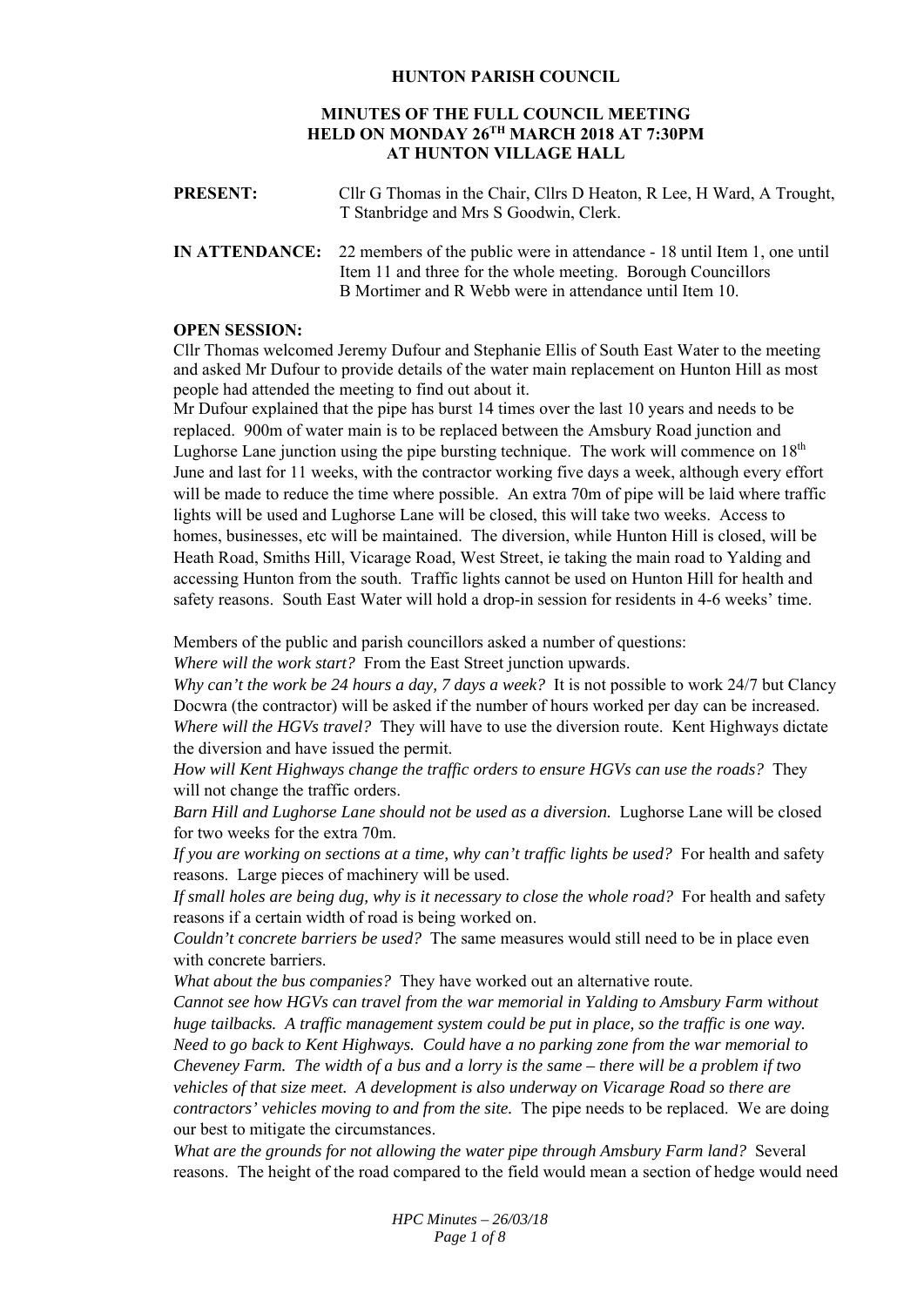to be cut. There are also overhead power lines, badgers, dormice. The Environmental Team at South East Water has looked into it.

*Power lines are not an issue on the road. You have to be more than 30m away from a badger sett but could still put the pipe on the land*. It is not possible to mole through the rock.

*A trench has been dug on the land and there is no rock downwards from North Park Farm and no badgers.* We have looked at it but would only be able to lay 200m of pipe using private land. *How deep will you need to go down?* 900mm. The width of the pipe is 90mm.

*When the pipe is being burst will we have no water?* We will put an over rider in.

*When the new pipe has been installed, how long will it last?* 100 years.

*Will the new pipework on Hunton Hill increase the water pressure on East Street?* No. East Street pipes will be renewed in 2019/20.

It was agreed that a meeting would be held between South East Water, SE Water Environmental, Clancy Docwra, Kent Highways, Hunton Parish Council, Clive Baxter (Amsbury Farm) and other interested residents to discuss options further.

Cllr Thomas suggested that the Wares Farm planning application to be considered at Item 15.1.1 could be discussed in the Open Session for the interest of members of the public.

Cllr Thomas explained that the application sought to increase the number of HGVs travelling to and from the site at night from 8 to 32 and increase the acceptable noise levels. Even 8 vehicles is unacceptable at night let alone four times as many. The applicant should not be allowed to increase the number of vehicle movements and noise level after they have been agreed by MBC once work has started on site.

Borough Cllr Mortimer advised that the agent is stating that the MBC Case Officer put the incorrect number of movements on the planning approval, so the application has been submitted to correct this. KCC will comment on the number of HGV movements, but MBC will comment on the noise levels. It will be several months before the application reaches Planning Committee.

Cllr Ward's understanding was that the applicant had produced a noise report but realised the noise levels could not be met.

Members agreed that a Wares Farm Monitoring Committee meeting needs to be take place as soon as possible, preferably with someone more neutral (such as Cllr Mortimer) as Chairman. Members agreed that the application should be rejected forcibly as it is a manipulation of the planning process. If a mistake has been made by MBC, the applicant should have noticed when the planning approval was given. Linton Parish Council is also planning to object.

#### **1. APOLOGIES**

Apologies were received and accepted from Cllr J Goddard. Apologies had been received from Borough Councillor E Fermor and County Councillor P Stockell.

#### **2. FILMING AND RECORDING**

No members of the public expressed a wish to film, record or photograph the meeting.

#### **3. COUNCILLOR DECLARATIONS**

#### **3.1 Declaration of Interests**

There were no councillor declarations.

#### **3.2 Dispensations**

There were no requests for dispensations.

**4.**  MINUTES OF THE FULL COUNCIL MEETING HELD ON 22<sup>ND</sup> JANUARY 2018

The minutes of the meeting held on  $22<sup>nd</sup>$  January 2018 had been previously distributed. The Chairman signed off the official copy of the minutes.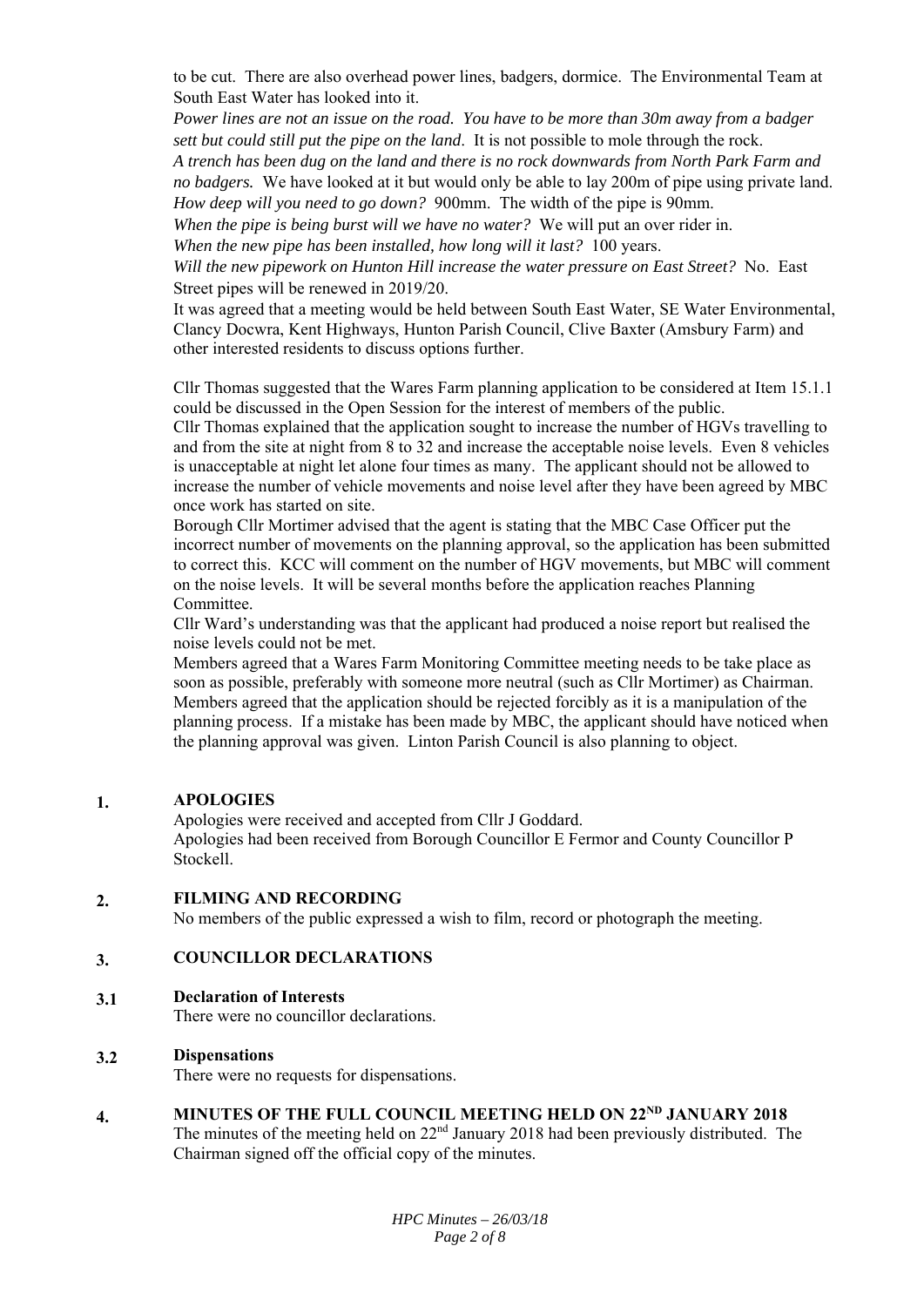#### **5. JEREMY DUFOUR & STEPHANIE ELLIS, SOUTH EAST WATER**

Covered in the Open Session.

#### **6. MATTERS ARISING FROM PREVIOUS MINUTES NOT INCLUDED IN THE AGENDA**

Item 9.6 – A letter of thanks was sent to Sue and Steve Wyles. Item 12.5 – The MBC Precept Requirement Form 2018/19 was sent to MBC.

#### **7. POLICE & COMMUNITY WARDEN**

#### **7.1 Police**

The following crime has been logged on the e-watch website since the last Parish Council meeting:

05/02/18 – Burglary of public or commercial property – East Street

#### **7.2 Community Warden**

Adam McKinley was unable to attend the meeting and had not provided a report.

#### **7.3 Huntonwatch**

Steve Wyles provided the following report on Huntonwatch:

We are sad to have to advise the Parish Council that there has been a burglary in the village since our last report.

One of our members was victim of a phone scam and had a large amount of money taken from their bank account.

We have had reports of fly tipping and a few cases of human faeces (complete with toilet paper) being found on verges and in fields.

We have lost one of our local coordinators, having moved away from Hunton and as of now do not have a replacement, so we are covering the Gennings area centrally.

Our most recent circular was to warn people about two youths flagging down cars in Yalding before trying to gain access and presumably steal bags or other valuable items.

Mr Wyles had asked why the list of 4x4 volunteers had been requested by the Parish Council. Members confirmed it was for emergency planning purposes. ACTION: CLERK

#### **8. LOCAL COMMUNITY**

#### **8.1 King George V Playing Field**

Simon Taylor, Chairman of the King George V Playing Committee, provided a report on the last meeting held on 14th March:

MBC has not highlighted any health and safety issues with the play area.

Tate Fencing has installed the new fence and pedestrian gate between the car park and play area. Car parking and CCTV signage has been put on to the fencing.

The play equipment (multiplay and swings) was painted/refurbished on 25th March.

There is £3,752 remaining in funds. The Committee is to consider a project for the next year. There has been a bad water leak at the old cricket pavilion due to several burst pipes. The supply was isolated, but a large water bill is likely. There is currently no water in the new pavilion. South East Water is to be contacted as there is no chamber in the water meter on the field.

The Trustees Indemnity insurance has been renewed and the Annual Report has been submitted to the Charity Commission.

A contribution of £75 was given to the Bowls Club towards a new fence at the end of the green. Margaret Carpenter is to resign from the Committee at the AGM in July.

The old cricket pavilion will be removed in the autumn. More detailed costings of the removal will be brought to a future Parish Council meeting.

The green container needs to be cleared, it is likely to cost £300-£350 for a skip. Members **Agreed** to fund the cost of the skip.

#### **8.2 Hunton Village Hall Committee**

Mike Summersgill, Treasurer of the Hunton Village Hall Committee, provided a report on the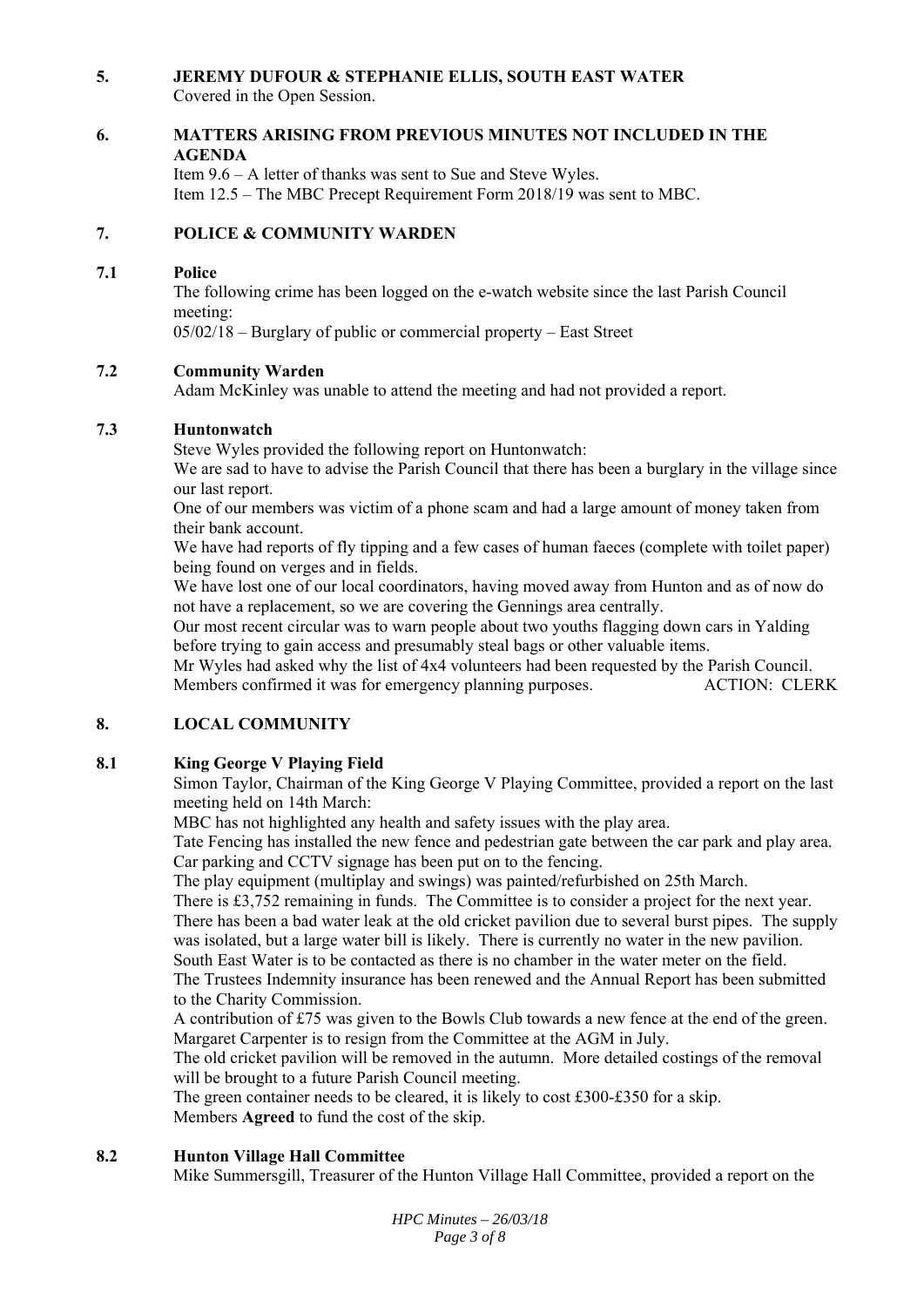last Committee meeting, held on 20<sup>th</sup> February:

The Committee has achieved a surplus of £3,200 in the accounts, compared to £4,900 last year. The KCC grant for the boiler and insurance money for the boiler have been received, but not spent yet.

In the next year the floor will need sanding (cost of approx. £5,000) and the hallway and dado rails need painting, so there is likely to be a deficit next year.

The number of weddings has reduced from 15 last year to 7 this year, so income has reduced. The annual check has been carried out on the plant, electrics and fire extinguishers.

Betts will be contacted about the pipe which discharges from the treatment plant to the ditch. Hirer damage deposits have been retained three times in the last financial year, the first time they have had to be used. A deposit is also being held from a recent booking.

A new promoter is to use the hall for entertainments. A member of the band Squeeze will be at the Hall next month.

#### **8.3 Hunton Primary School**

Cllr Trought handed over the £100 donation from the Parish Council and was thanked by the school.

Cllr Trought is to attend a governors meeting to suggest staggered drop off and pick up times to alleviate the traffic issues. The suggestion was well received in an initial conversation with a parent governor and the head teacher.

#### **8.4 Tree & Pond Warden**

The Tree & Pond Warden, Mike Summersgill, provided the following report: Three training courses have been attended.

The work on the Turkey Oak is still outstanding. The selected contractor has not been in contact despite numerous requests. Members **Agreed** that Mr Summersgill should ask the contractor who provided the second lowest quote to carry out the work.

#### **8.5 Hunton Village Club**

Cllr Trought reported that Gil Robertson is settling in as Chairman at the Club, with support from the Committee, and the Club is in a much more positive position now.

The Beer Festival will take place on  $22<sup>nd</sup>/23<sup>rd</sup>$  September.

Roger Ward is putting the infrastructure of the kitchen in place. The white goods will be installed for the summer.

A family games night is to be arranged by someone from the school.

The Entertainments Committee is meeting on  $19<sup>th</sup>$  April.

A St George's Eve walk and lunch will take place on the Sunday before St George's Day. Two working parties have been set up to commence work at the Club in April.

#### **8.6 Traffic and Road Safety Working Party**

Cllr Ward provided the following report:

Cllr Goddard held a meeting with Jennie Watson of Kent Highways to discuss areas of concern including:

- 'Unsuitable for HGVs' sign at Green lane/Hunton Road junction
- 'SLOW' painted on road before Stonewall corner
- 'Gradient %' sign at the top of Hunton Hill
- 'Road narrows' sign on the approach to Hunton Hill from Hunton going north
- 'HGV Turn Right' sign on the approach to the junction of Hunton Hill/Heath Road going north

KCC was largely supportive but asked that the items were prioritised, which was subsequently done. The five issues above are likely to fall to the Parish Council to fund but costings are awaited from KCC. Another six issues would be funded by KCC, Fruition and Firmins. Following the movement of the 7.5T weight limit sign to East Street, the T&RSWP and residents have been monitoring lorry movements. Since 1<sup>st</sup> December 2017, 50 lorries have been reported on East Street. Approximately 7 were from Amsbury Farm, 13 travelled down Redwall Lane and more than 19 were foreign lorries (which are most difficult to deal with), most likely going to Marden/Pattenden Lane. It may be necessary to discuss this with Marden Parish Council.

> *HPC Minutes – 26/03/18 Page 4 of 8*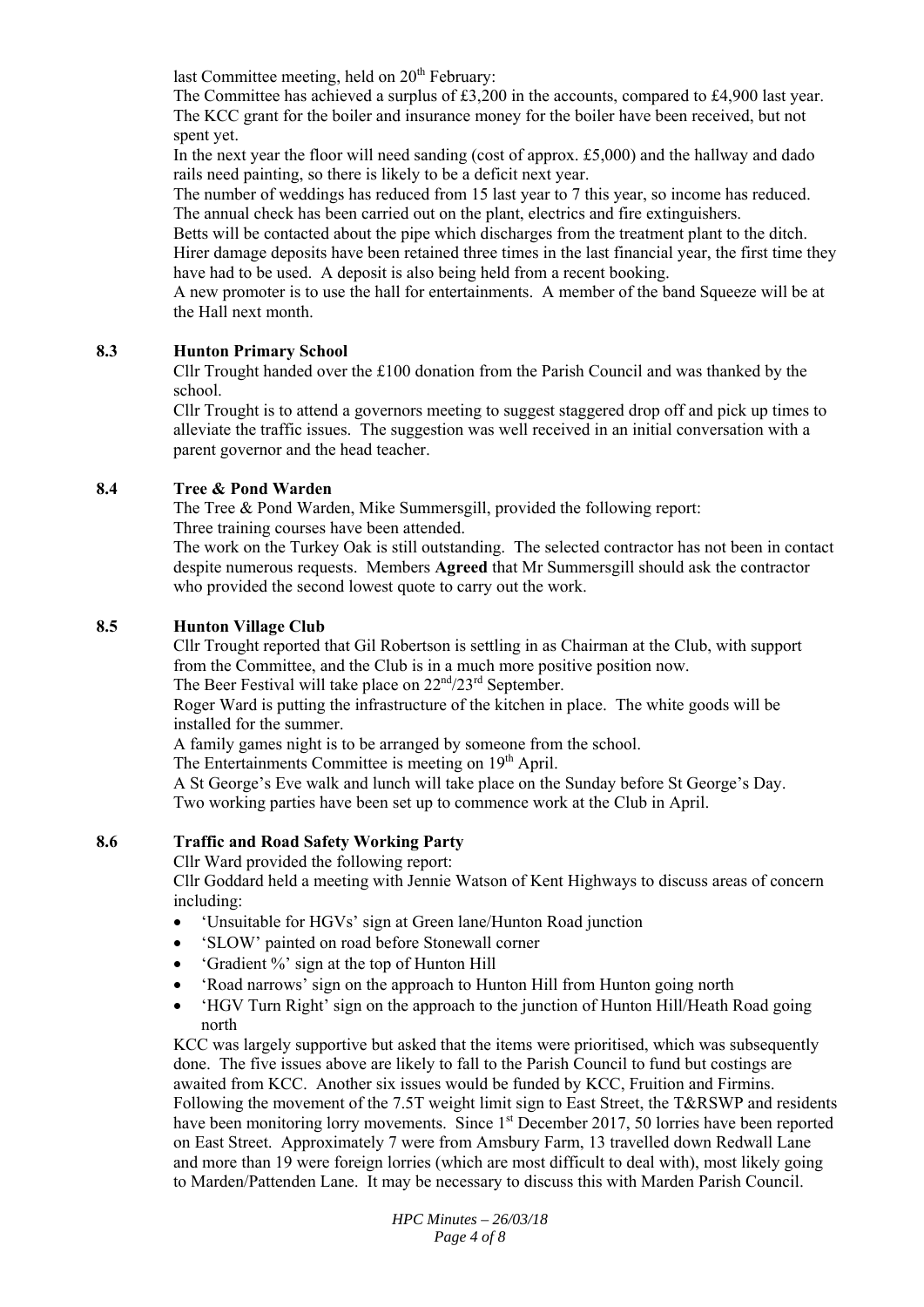#### **9. COUNTY & BOROUGH COUNCILLORS**

#### **9.1 County Councillor**

County Cllr Stockell was unable to attend the meeting.

#### **9.2 Borough Councillors**

Borough Cllr Webb reported that an Audit, Standards & Governance Committee meeting had taken place on  $19<sup>th</sup>$  March at MBC where the General Data Protection Regulation (GDPR) was discussed. The Borough Council is working well towards compliance but will not be fully compliant by 25<sup>th</sup> May 2018. The Information Commissioner's Office (ICO) does not require the Council to be fully compliant by  $25<sup>th</sup>$  May as long as it is working towards it. Parish councils also need to be compliant. There is a lot of information being issued on GDPR – ICO website, You Tube videos, Act Now website, among others. Angela Woodhouse and Anna Collier at the Council would be happy to answer questions from parish councils.

Cllr Mortimer reported that the MBC Planning Enforcement Officer is meeting two people from Legal this week to discuss whether Amsbury Farm requires planning permission or not. Under the Highways Act 1980 s42, district councils can undertake the maintenance of unclassified roads (not A or B roads) instead of the county council and be reimbursed the cost by the county. As MBC is often blamed for potholes, Cllr Mortimer is to put forward a report to Full Council on MBC taking responsibility for the maintenance of unclassified roads.

#### **10. PARISH COUNCILLORS**

#### **10.1 Liaison with External Bodies**

Cllr Thomas had nothing to report.

#### **10.2 Footpaths and Ditches**

Cllr Heaton reported that the ditch near the Village Hall and the permissive footpath need to be looked at.

Cllr Trought advised that she wanted to help the school participate in the walking bus in May, but the state of the footpath needs to be improved.

Cllr Heaton will contact David Munn at KCC PROW as they should maintain the surfacing, but they will not spray the path. If KCC could pay for the gravel the Parish Council would have to pay a contractor to lay it. Cllr Heaton could spray the path. ACTION: CLLR HEATON

#### **10.3 Highways**

Cllr Goddard was unable to attend the meeting. Cllr Heaton noted that KCC has repaired the potholes in Lughorse Lane.

#### **10.4 Speedwatch**

Cllr Ward reported that a further appeal had been made in the Hunton Herald for volunteers, with no subsequent response. Half of the Speedwatch team is taking part in the village pantomime, once that has finished a decision will be made on what can be done with the current volunteers.

#### **10.5 Hunton Parish Plan/Neighbourhood Plan**

Cllr Trought reported that Charlie (from the University of Kent) is investigating why the number of Little Owls has fallen by 60%. The box installed in the Community Orchard has been taken over by a grey squirrel. Charlie needs to fund raise to support his project. He will do a presentation at the Annual Parish Meeting .

The Community Orchard is funded by the Heritage Lottery Fund and there is some pressure from the project manager to deliver further events. These will hopefully take place in autumn.

#### **10.6 Communication & Events**

Cllr Ward noted that last year the Parish Council organised surgeries alongside the pop-up shops, but as there are to be no pop-up shops this year perhaps a coffee morning could be organised, combined with a Parish Council surgery. Cllr Lee suggested that parish councillors could be advertised as being available at the lunches held at the Village Club which Members **Agreed**.

> *HPC Minutes – 26/03/18 Page 5 of 8*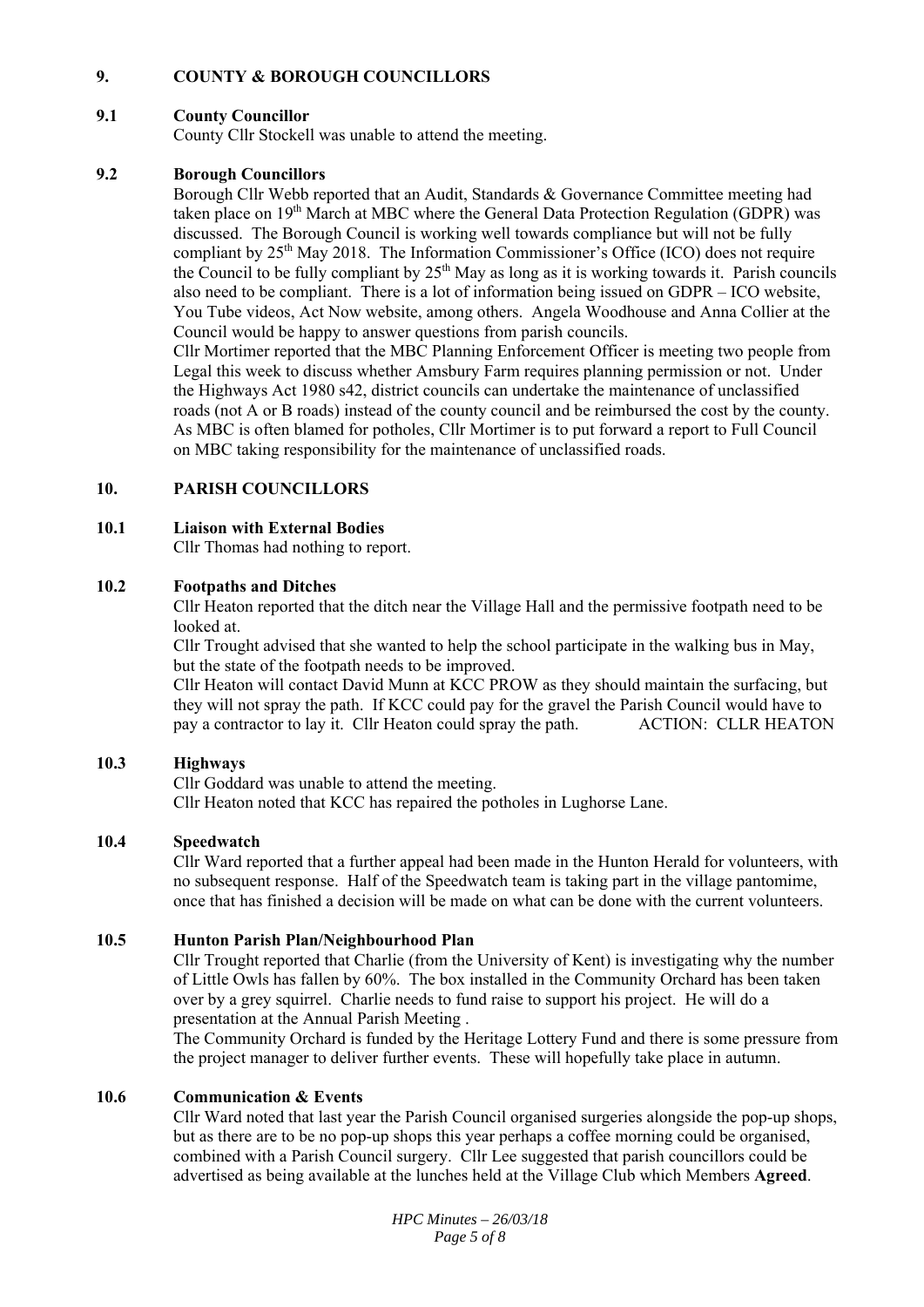Steve and Sue Wyles had thanked the Parish Council for the thank you letter regarding the Christmas Fair and asked for it to be recorded that it was a team effort, with lots of help from others in the village.

#### **10.7 Planning Issues and Consultations**

Cllr Thomas did not have anything to add as the current planning issues had already been discussed.

#### **10.8 Utilities**

Cllr Stanbridge will continue to liaise with South East Water on the water main replacement.

#### **11. OTHER PARISH MATTERS**

#### **11.1 Flooding**

Cllr Thomas reported that the Environment Agency (EA) has surveyed all the properties at risk of flooding. There are five owners of at risk properties in Hunton who did not want a survey and did not respond to the EA, which is their choice.

A Joint Parishes Flood Group meeting was held last week. Helen Grant MP attended the meeting and commented on how valuable the group is and that she was keen that it should continue.

#### **11.2 Clerk's Report**

A letter has been received from E.ON, stating that the electricity costs (for street lighting) will increase from 15.75p per kWh to 17.90p per kWh from  $9<sup>th</sup>$  April 2018.

A letter has been received from the Kent Men of Trees, inviting Hunton to enter the "Trees in the Village Competition" 2018.

The Clerk asked if she could attend the KALC 'Preparing for your Audit – Best Practice Workshop' on 18<sup>th</sup> April at a cost of £36. Members **Agreed.** ACTION: CLERK The Clerk attended the KALC 'GDPR Workshop' on  $\bar{5}^{th}$  February to find out more about the General Data Protection Regulation, which replaces the existing law on data protection, taking effect from  $25<sup>th</sup>$  May 2018. The Workshop was not particularly prescriptive as to what parish councils should do to prepare for the new GDPR, but NALC has subsequently issued 'A GDPR Toolkit of local councils' which is more useful and the SLCC is to provide a help document soon. The Clerk will review the documentation and form an action plan. As the Parish Council is a public body, there is a requirement to appoint a Data Protection Officer (DPO), with a suggestion at the Workshop that the service would need to be bought in. NALC is still making representations to MPs about further sector specific advice and guidance from the ICO; a proportionate approach for the sector, especially for smaller councils; and funding support for this new legislative burden.

#### **12. CONSULTATIONS**

#### **12.1 KALC – Social Media Survey**

KALC is currently considering the development of Social Media to provide an additional resource. However, before taking this further KALC would like to get more information from members about how they use Social Media and how they might like to see KALC develop it. Members **Agreed** a response to the survey. ACTION: CLERK

#### **12.2 KCC – A20 Harrietsham Highway Improvements Scheme Consultation**

KCC is proposing highway improvements on the A20, Harrietsham, to create a more pedestrian friendly environment and improve links between the new housing development sites, the existing housing and village centre. KCC will be designing and delivering the improvements using up to £925,000 of developer funding secured via planning obligations. Members **Agreed** not to comment on the consultation.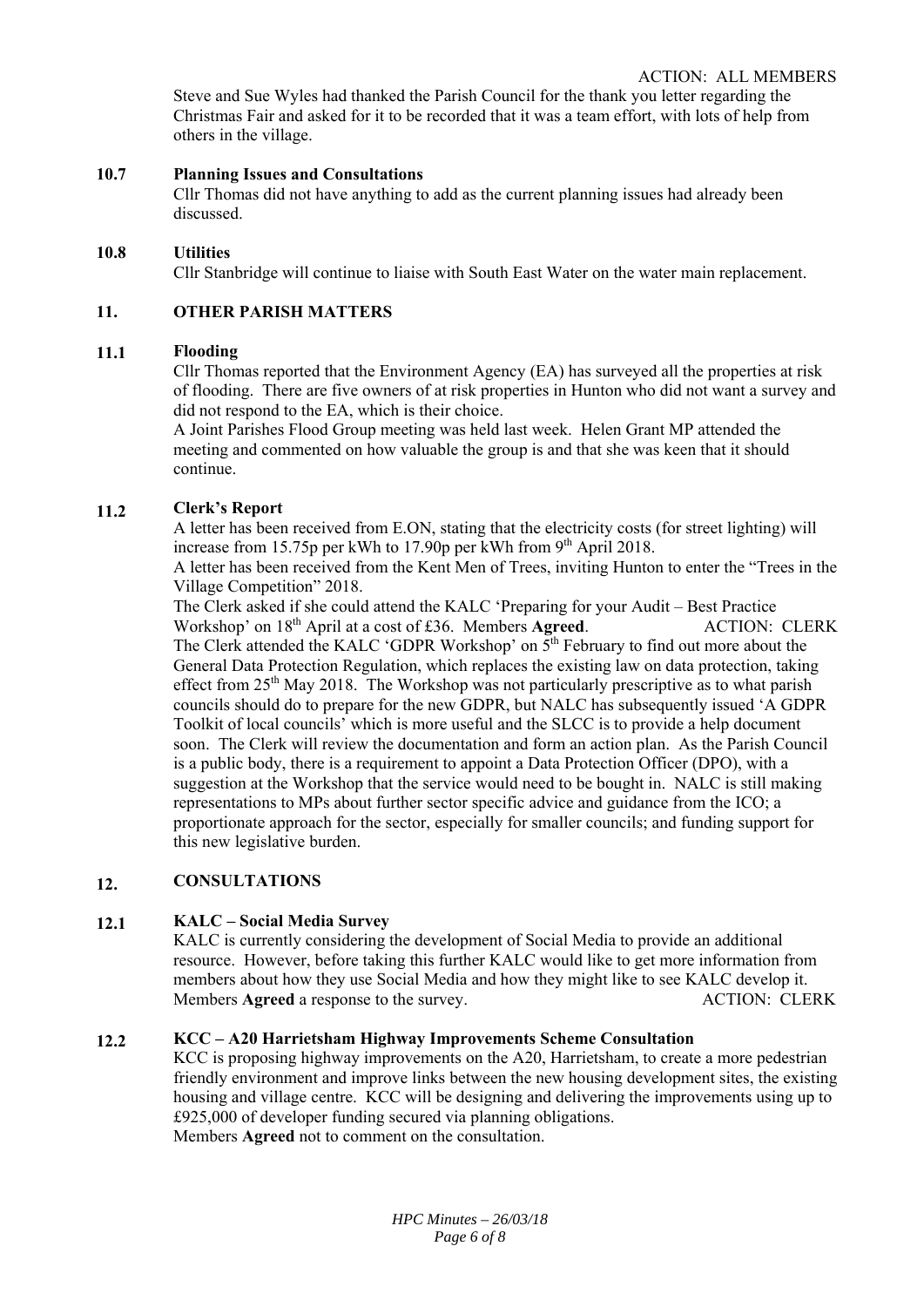### **12.3 The Committee on Standards in Public Life – Local Government Ethical Standards Consultation**

The review will consider all levels of local government in England, including Parish and Town Councils.

Members **Agreed** not to comment on the consultation.

#### **13. POLICIES**

#### **13.1 Standing Orders**

The existing Standing Orders for the Parish Council are based on the NALC Model Standing Orders, which have not changed. Members reviewed the existing Standing Orders and **Agreed** to adopt them with no changes.

#### **13.2 Financial Regulations**

Revised Financial Regulations for the Parish Council, based on the revised NALC Model Financial Regulations, were drafted by the Clerk and circulated prior to the meeting. Members **Agreed** to adopt the new Financial Regulations.

#### **14. FINANCE**

#### **14.1 Budget Monitoring Report**

The Budget Monitoring Report to 28th February 2018 was **Noted**. Members **Agreed** to add an expenditure budget of £1,000 for highways costs incurred as a result of the Traffic and Road Safety Working Party recommendations. ACTION: CLERK

#### **14.2 Income Received**

Members **Noted** the following income received since the last meeting:

| $KCPFA - Grant$ funding for new play equipment                         | £1,000.00 |
|------------------------------------------------------------------------|-----------|
| King George V Playing Field Committee – Funding for new play equipment | £112.50   |

Cllr Stanbridge reviewed and signed the bank reconciliation.

#### **14.3 Payments Made**

Members **Approved** the following payments made since the last meeting:

| $SO -$ Sharon Goodwin – Salary & office allowance – December           | £435.54 |
|------------------------------------------------------------------------|---------|
| $SO -$ Sharon Goodwin – Salary & office allowance – January            | £435.54 |
| 300231 – Hunton Village Club – Christmas drinks (Chairman's Allowance) | £109.35 |
| $SO -$ Sharon Goodwin – Salary & office allowance – February           | £435.54 |

#### **14.4 Cheques for Signature**

Members **Agreed** that the following payments be approved and the cheques were signed by Cllrs Lee and Ward:

| 300232 – KALC – Training (GDPR Workshop)                           | £36.00 |
|--------------------------------------------------------------------|--------|
| $300233$ – Fields In Trust – Annual membership subscription        | £50.00 |
| $300234 -$ Mike Summersgill – Tree & Pond Warden training expenses | £58.50 |
| $300235 - ACRK - Annual membership$ subscription                   | £50.00 |
| $300236$ – Sharon Goodwin – Travel expenses/postage/stationery     | £60.04 |

#### **14.5 Yalding Parish Playscheme 2018**

The Parish Council has been asked to make a small donation for the 2018 Playscheme. The Parish Council contributed £100 last year under s137 expenditure. Five children from Hunton attended the 2017 Playscheme.

Members **Agreed** to contribute £100 to the Playscheme.